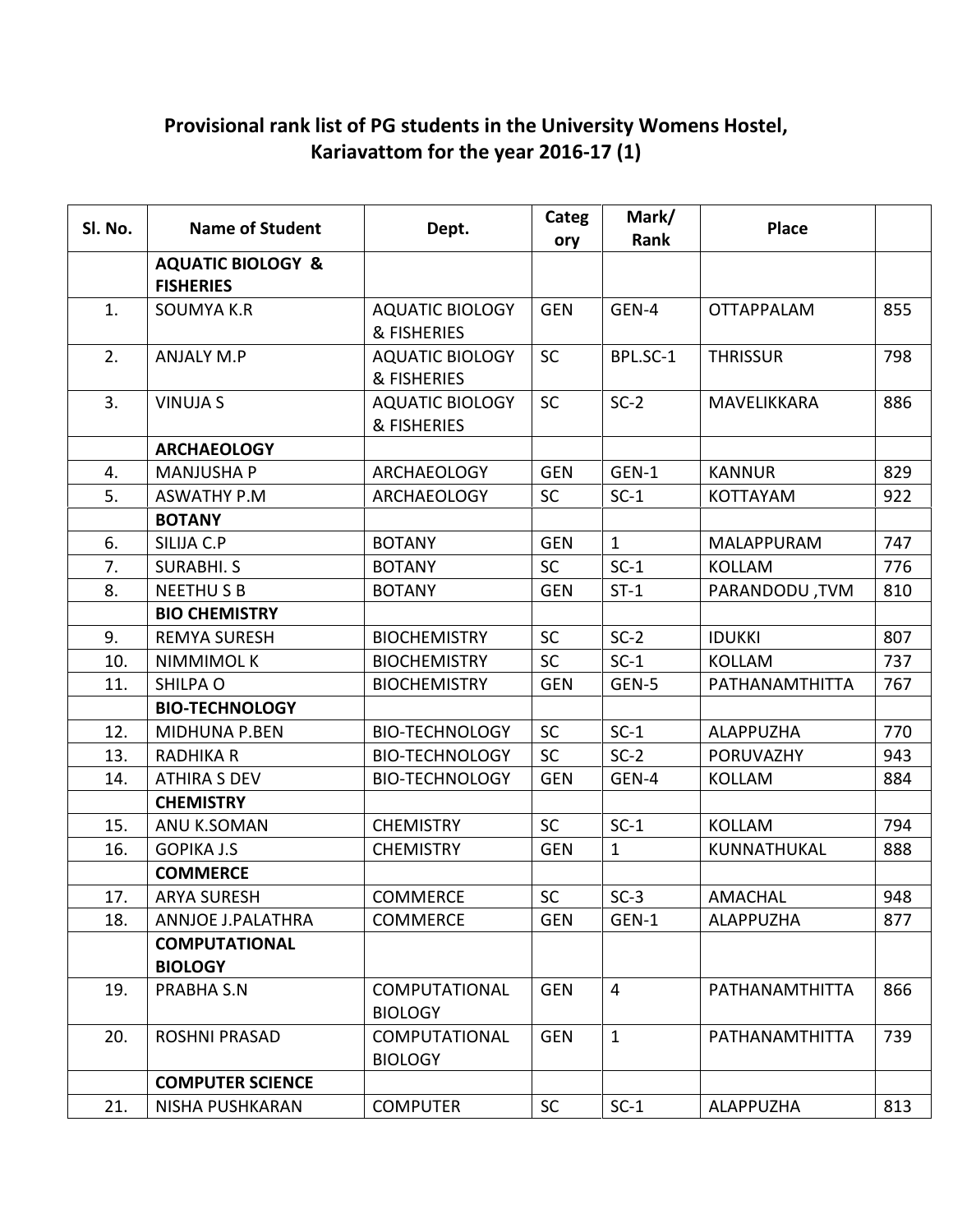|     |                           | <b>SCIENCE</b>        |             |                |                     |     |
|-----|---------------------------|-----------------------|-------------|----------------|---------------------|-----|
| 22. | <b>CHIPPY VIJAYAN</b>     | <b>COMPUTER</b>       | <b>SC</b>   | $SC-2$         | PATHANAMTHITTA      | 894 |
|     |                           | <b>SCIENCE</b>        |             |                |                     |     |
|     | <b>DEMOGRAPHY</b>         |                       |             |                |                     |     |
| 23. | DIVYA M                   | <b>DEMOGRAPHY</b>     | <b>SIUC</b> | $\mathbf{1}$   | <b>ELAVATTOM</b>    |     |
|     | <b>ECONOMICS</b>          |                       |             |                |                     |     |
| 24. | S. GOPIKAVARMA            | <b>ECONOMICS</b>      | <b>GEN</b>  | GEN-3          | <b>KOLLAM</b>       | 730 |
| 25. | SANRAMOL VARHEESE         | <b>ECONOMICS</b>      | <b>BPL</b>  | BPL-1          | <b>IDUKKI</b>       | 789 |
|     | <b>ENVIRONMENTAL</b>      |                       |             |                |                     |     |
|     | <b>SCIENCE</b>            |                       |             |                |                     |     |
| 26. | ANCY V JOSE               | ENVIRONMENTAL         | <b>OBC</b>  | $\overline{2}$ | <b>CHERTHALA</b>    | 841 |
|     |                           | <b>SCIENCE</b>        |             |                |                     |     |
| 27. | <b>LEKSHMIR</b>           | ENVIRONMENTAL         | <b>GEN</b>  | $\mathbf{1}$   | WAYANADU            | 746 |
|     |                           | <b>SCIENCE</b>        |             |                |                     |     |
|     | <b>FUTURE STUDIES</b>     |                       |             |                |                     |     |
| 28. | SARANYA O.R               | <b>FUTURE STUDIES</b> | <b>GEN</b>  | $\mathbf{1}$   | NELLANADU. TVM      | 950 |
|     | <b>GEOLOGY</b>            |                       |             |                |                     |     |
| 29. | <b>ASHA MERIN JOLLY</b>   | <b>GEOLOGY</b>        | <b>GEN</b>  | GEN-1          | THIRUMUDIKUNNU      | 804 |
| 30. | <b>GEETHUPRASAD</b>       | <b>GEOLOGY</b>        | <b>SC</b>   | $SC-1$         | <b>KOTTAYAM</b>     | 801 |
|     | <b>HINDI</b>              |                       |             |                |                     |     |
| 31. | <b>VAISHNAVI B</b>        | <b>HINDI</b>          | <b>SC</b>   | $SC-1$         | <b>KOLLAM</b>       | 917 |
| 32. | <b>RENJINI C.S.</b>       | <b>HINDI</b>          | <b>GEN</b>  | BPL-2          | PATHANAMTHITTA      |     |
|     | <b>HISTORY</b>            |                       |             |                |                     |     |
| 33. | <b>SRUTHIMOL A.S</b>      | <b>HISTORY</b>        | <b>ST</b>   | $ST-1$         | <b>IDUKKI</b>       | 823 |
| 34. | <b>SYAMINI S</b>          | <b>HISTORY</b>        | <b>SC</b>   | $SC-2$         | NEELIKULAM          | 932 |
| 35. | <b>STEPHY GEORGE</b>      | <b>HISTORY</b>        | <b>GEN</b>  | $\mathbf{1}$   | PALAKKADU           | 750 |
|     | <b>IMK</b>                |                       |             |                |                     |     |
| 36. | POOJA MOHAN               | <b>IMK MBA</b>        | <b>GEN</b>  | <b>GEN-20</b>  | <b>KOLLAM</b>       | 870 |
| 37. | <b>RESHMA M</b>           | <b>IMK MBA</b>        | <b>GEN</b>  | <b>GEN-19</b>  | <b>ALAPPUZHA</b>    | 873 |
|     | <b>INTEGRATED BIOLOGY</b> |                       |             |                |                     |     |
| 38. | <b>NEENA NARAYAN</b>      | <b>INTEGRATED</b>     | <b>GEN</b>  | GEN-2          | <b>KOTTARAKKARA</b> | 827 |
|     |                           | <b>BIOLOGY</b>        |             |                |                     |     |
|     | <b>LAW</b>                |                       |             |                |                     |     |
| 39. | CHESHA P. CHELLAPPAN      | <b>LAW</b>            | <b>SC</b>   | $SC-2$         | PATHANAMTHITTA      | 736 |
| 40. | MEERA A.S                 | LAW                   | <b>SC</b>   | $SC-1$         | <b>KOLLAM</b>       | 941 |
| 41. | ARYA G                    | <b>LAW</b>            | <b>GEN</b>  | GEN-1          | <b>KOLLAM</b>       | 927 |
|     | <b>LINGUISTICS</b>        |                       |             |                |                     |     |
| 42. | <b>ASWATHY S</b>          | <b>LINGUISTICS</b>    | GEN(B       | $2^{\circ}$    | KAYAMKULAM          | 914 |
|     |                           |                       | PL)         |                |                     |     |
| 43. | ARYA S                    | <b>LINGUISTICS</b>    | <b>GEN</b>  | $\mathbf{1}$   | <b>CHENGANNUR</b>   | 913 |
|     | <b>MALAYALAM</b>          |                       |             |                |                     |     |
| 44. | <b>DEVIKA S KUMAR</b>     | MALAYALAM             | <b>SC</b>   | $SC-2$         | KARAKONAM           | 763 |